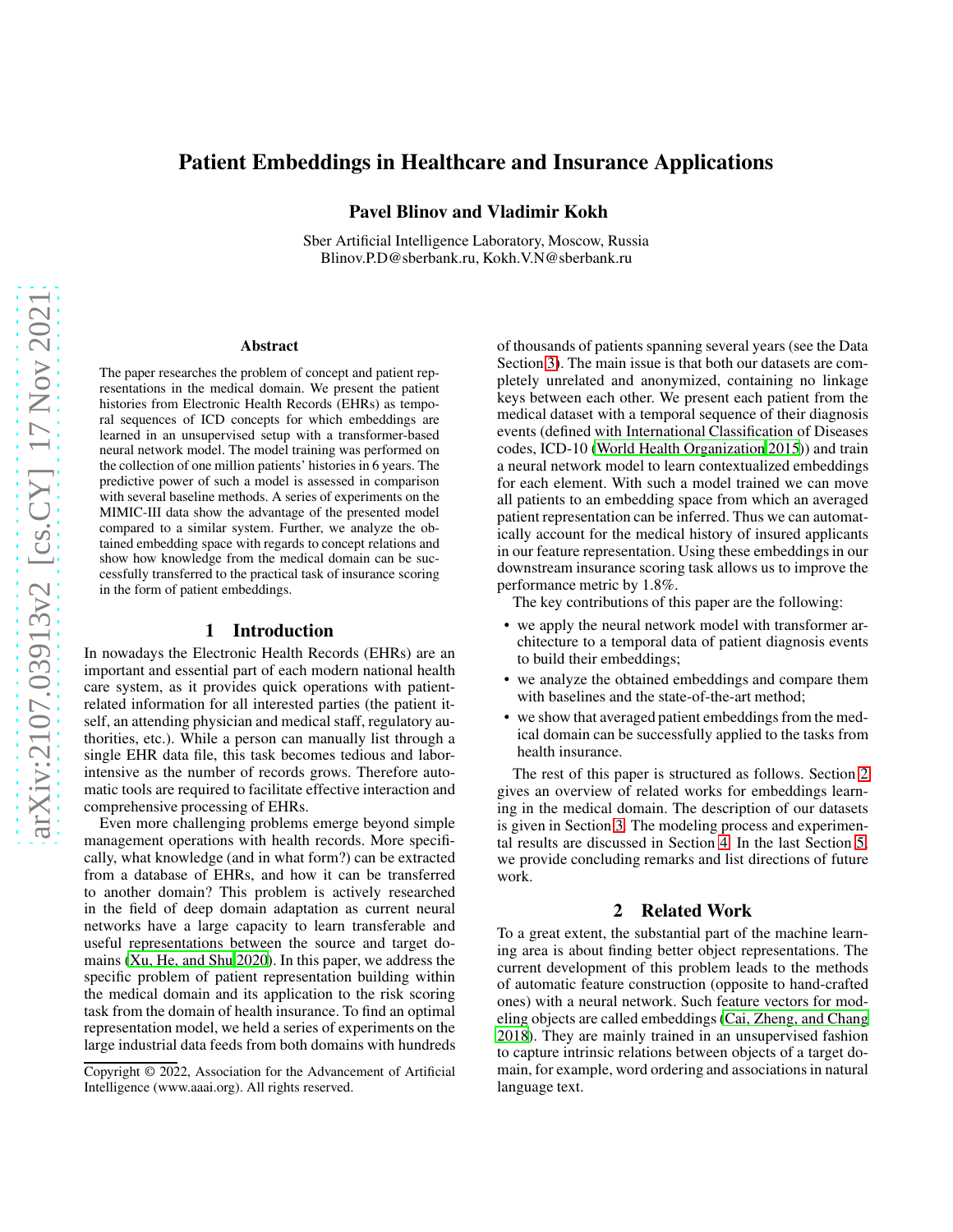In the medical field, the above-mentioned task is often treated as embeddings learning for the medical concepts [\(Choi, Chiu, and Sontag 2016](#page-6-2); [Bai et al. 2019](#page-6-3)), implying ICD diagnosis codes, terms, and abbreviations, medication and procedure names, etc. Commonly such concepts are viewed within a temporal process associated with a patient. For example, a patient has a history of clinical visits; each visit has several assigned diseases, procedures, medications, etc. In the current paper, we follow a similar modeling approach. But in favor of our practical task, we intentionally restrict the type of learnable concepts only to diagnosis codes and the most basic patient attributes (gender and age). Although this reduces the expressive power of our model but makes it language independent.

To efficiently deal with sequentially organized medical data the notion of context becomes crucial. For this, some papers [\(Choi, Chiu, and Sontag 2016;](#page-6-2) [Bai et al. 2019\)](#page-6-3) use modifications of the Skip-gram algorithm [\(Mikolov et al.](#page-6-4) [2013\)](#page-6-4) though it is limited to account for only a fixed-size context of a sequence. Models with Recurrent Neural Network (RNN) architectures offer a better context handling mechanism. There are whole generations of RNN-based models for a patient representation task [\(Choi et al. 2016;](#page-6-5) [Pham et al. 2016;](#page-6-6) [Ma et al. 2017](#page-6-7)). We also benchmark this type of model but only as a baseline system. The bottleneck of RNNs is the single internal state vector that has to retain all information about the sequence. More advanced and powerful architectures (like current attention-based models [\(Vaswani et al. 2017](#page-6-8))) can process the whole sequence context more elaborately. The model with transformer-based architecture is our central focus in this work. There are quite a few studies related to the application of transformer-like models to ICD code predictions from a variety of clinical texts (medical notes, case studies, discharge summaries, etc.) [\(Moons et al. 2020;](#page-6-9) [Silvestri et al. 2020](#page-6-10)). In this paper, we try to abstract from atomized visits and model the entire patients' histories to research what patterns can be learned from such patient tracks.

In this formalization, our study is most similar to [\(Li et al.](#page-6-11) [2020\)](#page-6-11) and [\(Peng et al. 2020](#page-6-12)). The authors of [\(Li et al. 2020](#page-6-11)) use age and ICD-10 diagnosis codes from patient histories to train the Bidirectional Encoder Representations from Transformers (BERT) [\(Devlin et al. 2019\)](#page-6-13) model and predict one of 301 patient conditions. Our primary goal was to obtain a meaningful patient representation, but the resulting model also can predict future diseases from a prefix of patient history as we train it on the Masked Language Modeling (MLM) task to predict one of 6,986 ICD-10 codes. The current paper as well as [\(Li et al. 2020\)](#page-6-11) deals with industrial datasets of more than 1 million patients. Additionally, we compare our model performance on the open MIMIC-III [\(Johnson et al. 2016\)](#page-6-14) dataset as in [\(Peng et al. 2020](#page-6-12)).

Standardization and structuring of such a complex domain as medicine is not an easy task. Unfortunately, this leads to weak compatibility between ICD versions. The transition process from the previous ICD-9 standard is still ongoing in many countries, even though the updated ICD-10 version has endorsed by the World Health Organization (WHO) in 1990. That means that many research projects and papers still had proceeded in terms of obsolete ICD-9 standards. Unlike [\(Choi, Chiu, and Sontag 2016;](#page-6-2) [Bai et al. 2019](#page-6-3); [Peng et al. 2020\)](#page-6-12) we mainly experiment with ICD-10 resorting to ICD-9 only for model comparison purposes (Section [4.2\)](#page-4-0).

### 3 Data

<span id="page-1-0"></span>At our disposal, we had three anonymized datasets: MIMIC-III [\(Johnson et al. 2016\)](#page-6-14) and our private[1](#page-1-2) medical (*DMed*) and insurance (*DIns*) data. We treat *DMed* as the primary data for representations learning and use *DIns* to estimate the performance of embeddings in the scoring task (see Section [4.3\)](#page-4-1). Compared to our in-house datasets, MIMIC-III is rather a toy data, but it is the only open-source alternative to compare our model with the others.

In both domains, for modeling purposes, we operate on a person (patient or customer) level of abstraction. Table [1](#page-2-0) lists summary statistics for three datasets by age decades. We pre-process the medical data closely following [\(Peng et al.](#page-6-12) [2020\)](#page-6-12): removing infrequent ICD diagnosis codes by the threshold of 5 and leave only patients with at least two visits. For *DMed* and MIMIC-III data, the average numbers of visits are 9.9 and 2.66, respectively.

The *DIns* dataset counts 36,835,345 applicants for 8 years (from 2013 to 2020). The *DMed* data comes from a net of region-level clinics, in total including 1,063,489 patients for the 6 years (from 2014 to 2019). For the *DMed* data, we left a random 5% sample of 53,175 patients for validation and analysis. Insurance data was split by time into three parts: *train* (2013-2017), *validation* (2018), and *test* (2019 and 2020). In the insurance model development, we used *train* and *validation*, leaving the *test* for final performance estimation.

#### 4 Medical History Modeling

<span id="page-1-1"></span>In this work, we model representation of a patient's medical history through contextualized embeddings built with transformer architecture neural network model [\(Devlin et al.](#page-6-13) [2019\)](#page-6-13). By analogy from natural language tasks such model process sequentially organized data samples. Only a sample, instead of being a text consisting of tokens, in our case represents a patient history consisting of events in the form of ICD-10 codes. Also in general it is true that gender and age significantly affect a person's condition and should be included in the modeling process. In our setup, we design special tokens for both genders and each age in years from 0 to 99 (see Fig. [1](#page-2-1) for the complete sample example). In our medical dataset, we estimate the age of a patient at the moment of their last diagnosis event. In the insurance data, we know the age at the moment of an insurance application. The history lengths can significantly vary across the patients. We limit the maximum length with  $H = 128$  event slots and do not remove repeating codes. By this number, we can encompass more than 99% of histories without trimming.

We try to work with only well-represented ICDs and filter out codes that encounter less than 5 times across our med-

<span id="page-1-2"></span><sup>&</sup>lt;sup>1</sup>Unfortunately, we cannot share this data due to legal restrictions.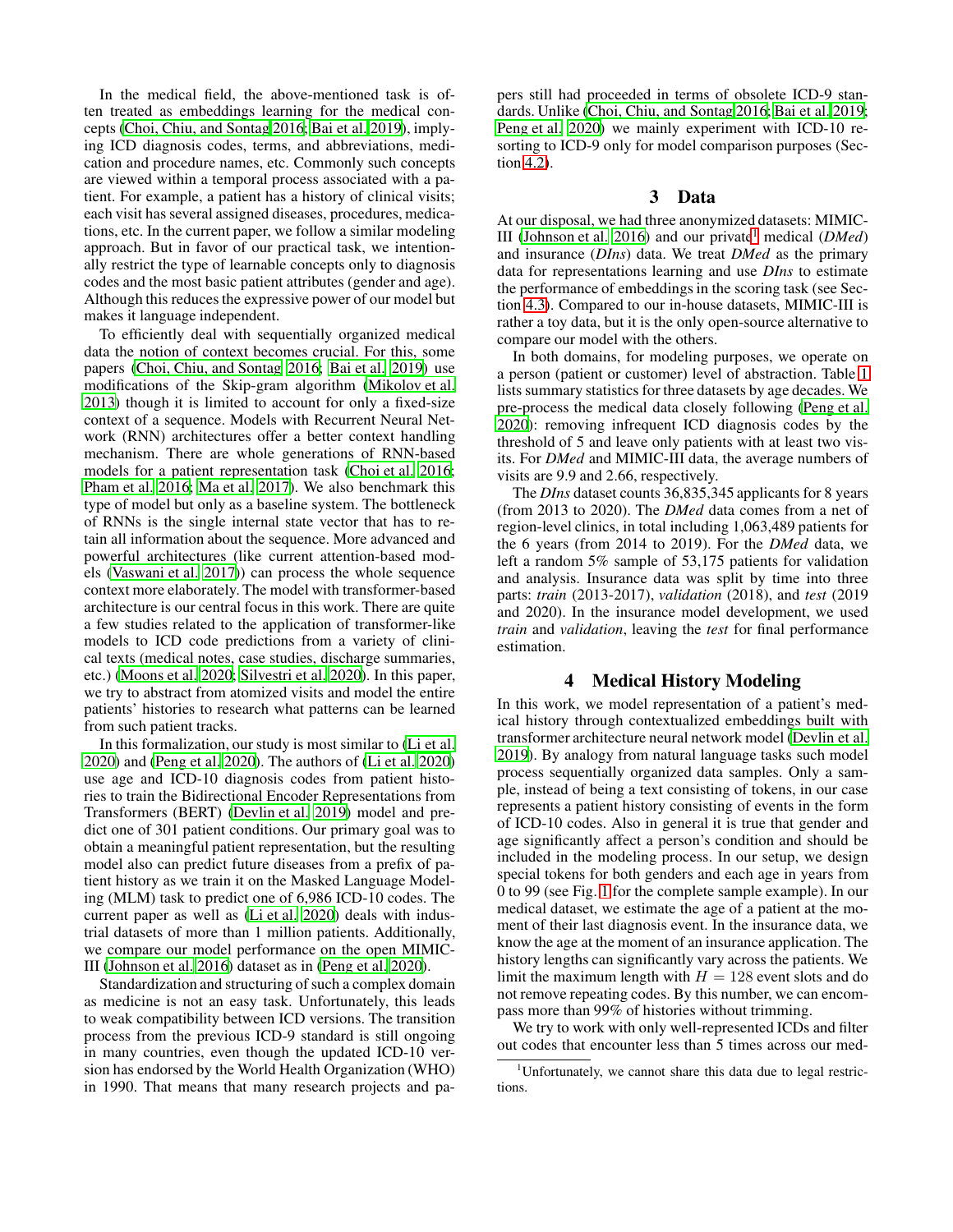<span id="page-2-0"></span>

| <b>Decade</b> |           | <b>DMed</b>        |          | <b>MIMIC-III</b>   | <b>DIns</b> |                    |  |  |
|---------------|-----------|--------------------|----------|--------------------|-------------|--------------------|--|--|
|               | Count     | Male ratio, $(\%)$ | Count    | Male ratio, $(\%)$ | Count       | Male ratio, $(\%)$ |  |  |
| [0; 10)       | 142,549   | 51.8               | 228      | 52.2               | 19,212      | 48.3               |  |  |
| [10; 20)      | 119,176   | 51.3               | 10       | 80.0               | 45,332      | 51.3               |  |  |
| [20; 30)      | 183,836   | 49.1               | 181      | 50.8               | 5,522,892   | 46.9               |  |  |
| [30; 40]      | 165,383   | 50.3               | 325      | 54.2               | 9,497,249   | 52                 |  |  |
| [40; 50]      | 127,488   | 50                 | 818      | 57.9               | 8,215,431   | 59.4               |  |  |
| [50; 60)      | 146,516   | 46.2               | 1,276    | 59.2               | 8,577,933   | 65.2               |  |  |
| [60; 70)      | 101,071   | 41.9               | 1,613    | 58.5               | 4,603,950   | 63.2               |  |  |
| [70; 80]      | 50,555    | 33.2               | 1,652    | 55.6               | 322,176     | 54.7               |  |  |
| [80; 90)      | 24,265    | 24.1               | 1,393    | 48.4               | 31.170      | 50.2               |  |  |
| [90; 100]     | 2,650     | 16                 | $\theta$ | n/a                | $\theta$    | n/a                |  |  |
| Total         | 1,063,489 |                    | 7,496    |                    | 36,835,345  |                    |  |  |

Table 1: Datasets statistics.

<span id="page-2-1"></span>

Figure 1: Scheme of data flow.

ical data. This procedure left us with 6,986 ICD-10 codes. Thus the total length of our "token" vocabulary  $V$  (with gender/age and auxiliary tokens) is  $|V| = 7,096$ .

Figure [1](#page-2-1) outlines the data flow pipeline in our model. At the image bottom (in blue and red colors), a couple of history samples are presented. As the raw input samples are of different lengths, on the next step they are padded to the maximum length and converted to indices (central gray-colored part) with the *Index Map*.

As mentioned in Section [3](#page-1-0) we use for the training 95% of patient histories (1,010,314), counting 15,522,698 ICD events. Compared to natural language data this is a rather small dataset, so we set up the following model parameters: the dimension of embedding space  $d = 256$ , 4 encoder layers, and 4 self-attention heads (e.g. 3 times smaller than language BERT base model [\(Devlin et al. 2019\)](#page-6-13)). For the decoder part, the linear projection layer  $(d \times |V|)$ was used. Such a model was implemented with the Py-Torch framework [\(Paszke et al. 2019\)](#page-6-15) and Transformers li-

brary [\(Wolf et al. 2019\)](#page-6-16). We trained this model on the masked token prediction task (with 25% mask probability parameter) with AdamW optimizer (learning rate of  $5 \times 10^{-5}$ ) and batch size (bs = 256) of samples for 30 epochs.

At the end of training the result 256-dimensional embedding space contains points for each ICD code as well as genders and ages vectors. And a list of contextualized vectors  $h_1, ..., h_k$  can be produced for an input sample of k-length history. To go from  $h_1, ..., h_k$  vectors to a patient embedding  $h_p$  we resort to mean pooling operation along each of  $d = 256$  dimensions over 1, ..., k vectors. This is schematically depicted at the top part of Fig. [1](#page-2-1) (green).

#### 4.1 Embeddings analysis

To assess the quality of the trained model we performed several experiments.

First, on the medical validation set (see Section [3\)](#page-1-0), we estimate the model's ability to predict the next patient's ICD code (one of 6,986) from a prefix of mandatory parameters and previous code history. We can easily do this by using the same decoder layer used for training as it returns the distribution over all V vocabulary elements from which the most probable code can be selected. By comparing actual and predicted values we compute the *Accuracy* metric (Manning, Raghavan, and Schütze 2008) for history length thresholds  $th = 2.04$ . There are too few validation samples after  $th = 64$  to report accuracy. For example, for  $th = 12$  we trim all histories at this length and drop shorter samples. Codes at the 12th position become our ground truth values and, for left samples, we predict the most probable codes from their 11 previous events.

Also for comparison purposes, we implemented three baseline algorithms: *Most common*, *Previous* and *RNN*. The *Most common* baseline always predicts the constant code of most popular disease in the train data – *J06.9 - Acute upper respiratory infection, unspecified*. The *Previous* baseline repeats the last seen value for a sample. For the *RNN* baseline we train the neural network from [\(Choi et al. 2016\)](#page-6-5) for 30 epochs with an embedding size of 256 and 512 dimensions of gated recurrent units in two hidden layers. The performances of all algorithms are shown on *a)*-part of Fig. [2.](#page-3-0) It is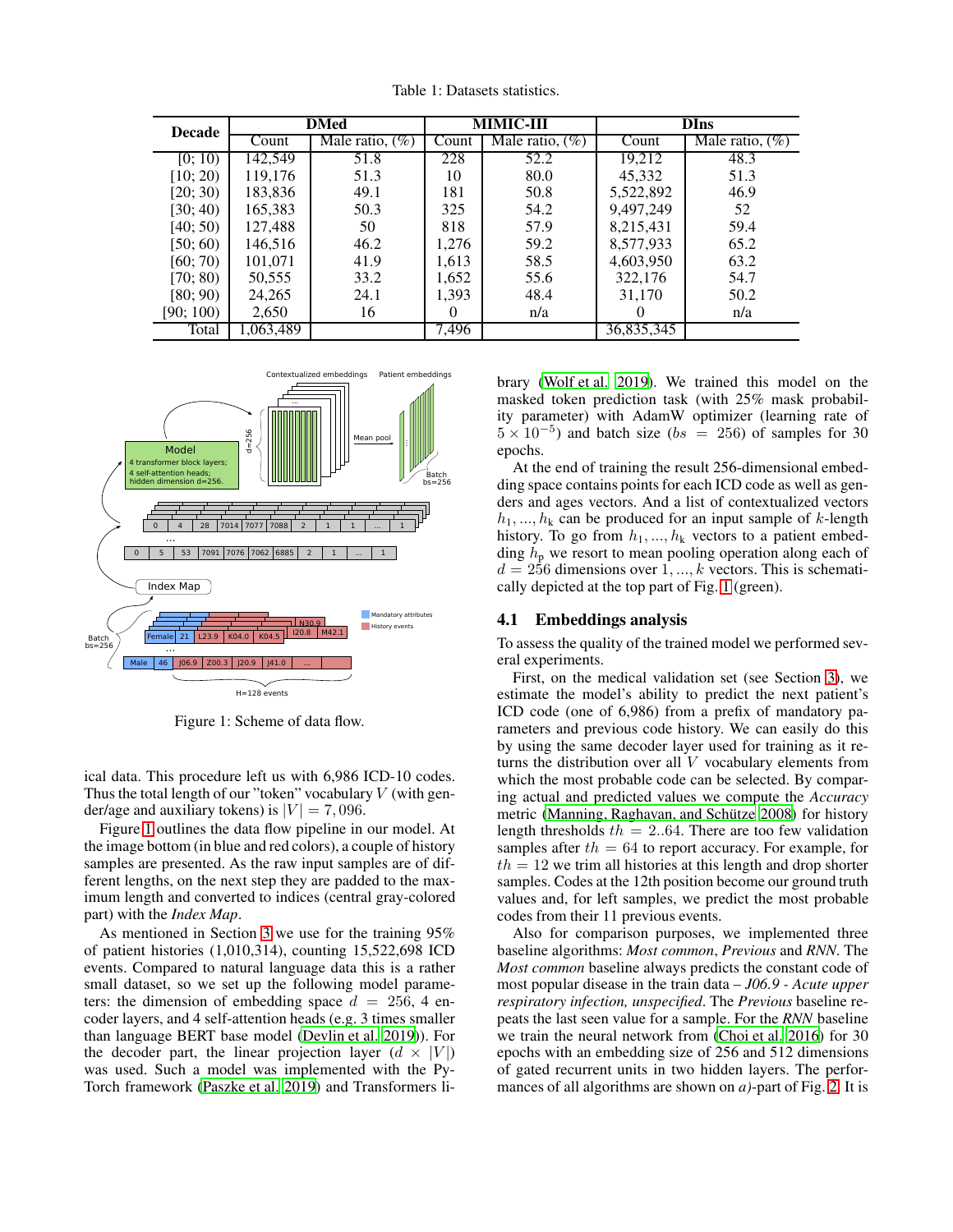<span id="page-3-0"></span>

Figure 2: *a)* Model and baselines performance in next ICD code prediction task, (%); *b)* ICD code vectors from 4 disease groups (*C34*, *M41*, *C50*, *I25*); *c)* Sample of patients embeddings with *C34*, *M41*, *C50* or *I25* ICD codes in medical history; *d)* Averaged patient embeddings for each gender and age.

interesting to note that the *Previous* baseline shows surprisingly high performance because we keep repeating codes in histories.

Besides predictive power we want our embeddings to be interpretable, e.g. that our model learns some meaningful things, like appropriate relations between ICD codes. For example, by retrieving most similar (with cosine similarity measure (Manning, Raghavan, and Schütze 2008)) embeddings to the *J06.0*-embedding we obtain close and related diseases: *J04.2*, *J04.0*, *J20.8*, *J03.8*, or *J20.0*. As our age concepts are presented in the same embedding space we can ask ICD-age related questions, like what ages closest to the *M41.1* code? And the nearest age values would be 14, 15, 16, 12, or 11, which seems correct as the *M41.1* is *Juvenile and adolescent idiopathic scoliosis*, meaning it is the adolescent disease. Further, we can infer the risk probabilities for a specific family of diseases or even ICD-10 chapters. Fig. [3](#page-4-2) depicts age-dependent risk curves for five disease groups. Again from this plot, one can note some reasonable dependencies learned from data like increased risk of skin disorders due to hormonal changes in a teenage body or peaking of cerebrovascular disease risks (one of the leading causes of death globally) after the age of 50 years.

For the life and health insurance industry it is crucial to differentiate diseases by disability or mortality risk. For example, the group of *M41*-codes is definitely less risky compared to diseases in *C34*, *C50*, and *I25* code groups. We try to show this difference in our embeddings with the t-SNE [\(Maaten and Hinton 2008](#page-6-18)) dimensionality reduction technique. The vectors of codes from the 4 above-mentioned groups projected to 2-dimensional space are plotted at *b)* part of Fig. [2](#page-3-0) (for readability only some data points are labeled). More importantly, this separation seems to persist on the level of whole patient vectors. The *c)*-part of Fig. [2](#page-3-0) plots the excerpt of 578 random patient vectors. Each patient history contains code from one of the 4 above designated groups.

Finally, we try to look at averaged patient representations, grouping patients by gender and age and presenting each group with an average of their embeddings. The result for man and woman can be seen on the *d)*-part of Fig. [2.](#page-3-0) Each point on the plot is an averaged representation of thousands of patients. Again we labeled with age value only several data points. It is interesting to see clear gender separation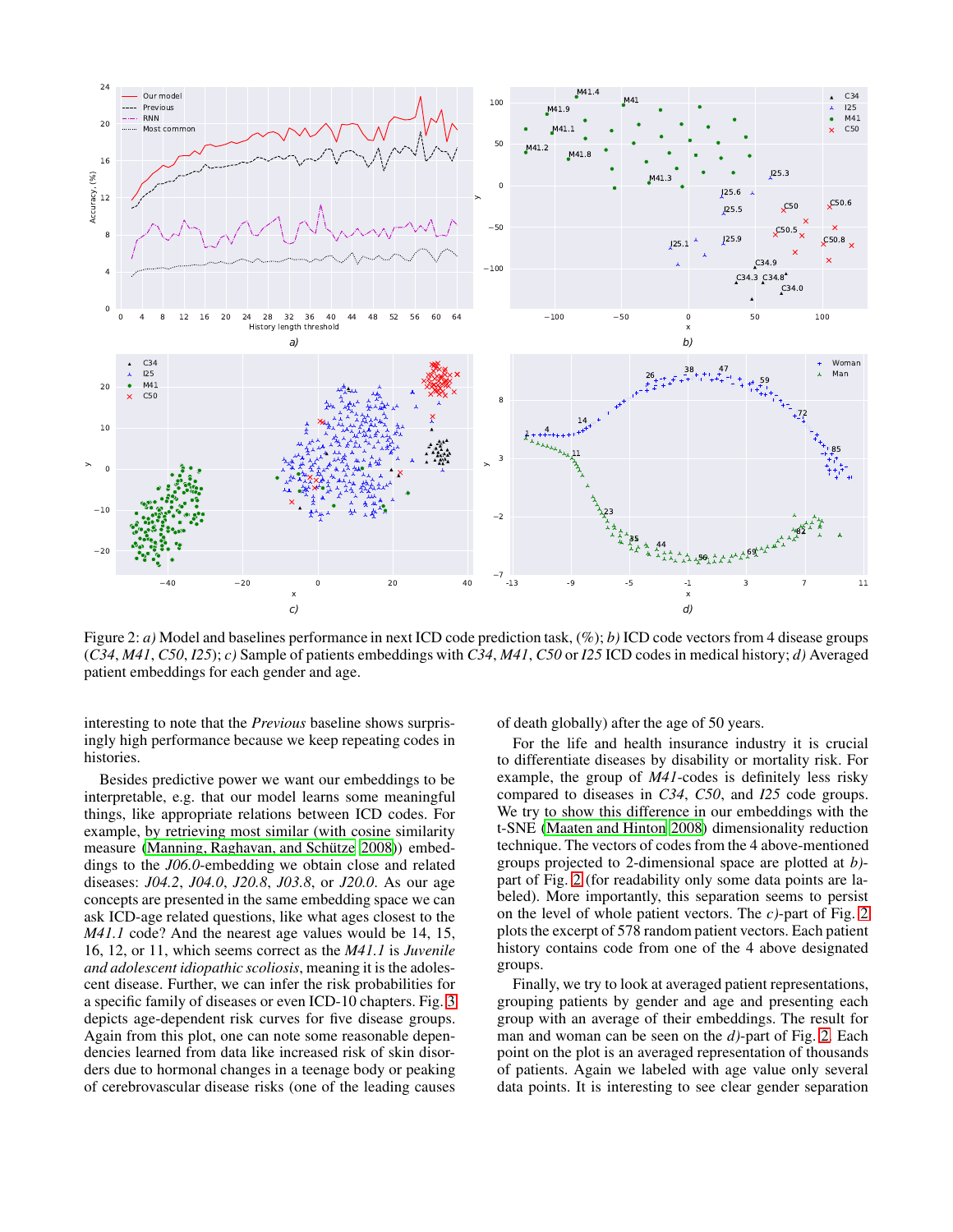<span id="page-4-2"></span>

Figure 3: Risk curves for: *F20-F29* (Schizophrenia, schizotypal and delusional disorders); *I60-I69* (Cerebrovascular diseases); *L60-L75* (Disorders of skin appendages); *S00-T98* (Injury, poisoning and certain other consequences of external causes); *H00-H59* (Diseases of the eye and adnexa).

and some age tendencies.

Here it is worth noting that the axis on *b)-d)* plots of Fig. [2](#page-3-0) do not have any physical meaning. And we cannot draw precise conclusions just from these plots as the t-SNE algorithm only tries to approximate relative object positions on the plain as close to their positions in the original high dimensional space. By these plots, we intended to provide only a general overview of the resulting embedding space and hope that it can adequately represent the medical concepts and patients.

#### <span id="page-4-0"></span>4.2 MIMIC-III benchmark

Moreover, we compare our model to available state-ofthe-art methods. Many medical models [\(Song et al. 2018;](#page-6-19) [Qiao et al. 2019;](#page-6-20) [Peng et al. 2020\)](#page-6-12) benchmark their performance on the open-source MIMIC-III [\(Johnson et al. 2016](#page-6-14)) dataset in the typical task of next diagnosis prediction. This dataset uses ICD-9 diagnosis coding scheme. As mentioned in Section [2](#page-0-0) there is weak compatibility between ICD-10 and ICD-9 standards. So we cannot directly apply our model and had to retrain it with these data and slight modifications in the architecture<sup>[2](#page-4-3)</sup>.

Predictions in the MIMIC-III benchmark often have to be made not for disease codes themselves but categories in their hierarchical grouping [\(Choi et al. 2016;](#page-6-5) [Peng et al. 2020\)](#page-6-12), e.g. some form of medical risks. Following this tradition, we use second-level categories of the Clinical Classifica-tions Software<sup>[3](#page-4-4)</sup> as possible model outcomes. This procedure reduces output space from thousands of codes to 136 categories.

The common metric to evaluate models in such a setting is *Precision at k*, which measures the percentage of relevant categories in the retrieved result of length *k*:

$$
Precision@k = \frac{|top_k \cap \hat{y}|}{min(k,|\hat{y}|)},
$$

where  $top_k$  is the set of predicted categories,  $\hat{y}$  is the set of actual categories in the next patient visit.

Given the small data size instead of a single validation split, we perform a 10-fold cross-validation procedure [\(Bishop 2006\)](#page-6-21) to estimate the mean and standard deviation of  $Precision@k$  for  $k = [5, 10, 20, 30]$  values. Table [2](#page-5-1) shows the results for several variants of our model. Also as a reference, we include the result of *MusaNet* from [\(Peng et al. 2020](#page-6-12)), which claims to be state-of-the-art in this dataset and task.

The default choice in transformer-like models is the use of special classification (CLS) token representation [\(Devlin et al. 2019](#page-6-13)) as the summary representation of a whole sample. But in this task such version of the model (*v.CLS*) is actually performing poorly. The *MusaNet*'s result is overcome by using more advanced pooling strategies over contextualized embeddings proposed in [\(Blinov et al.](#page-6-22) [2020\)](#page-6-22). Such a model (*v.cmm wo gender/age*) achieves comparable results (given the standard deviation) even without gender and age embeddings. And the model (*v.cmm*) utilizing this piece of data outperforms the *MusaNet*. We also found that the transformer model without the positional embedding layer (*v.cmm wo positional*) performs slightly better. From this, we can conclude that in the risk prediction task the composition of patient diseases is more important than their specific ordering. Overall, the above experiments confirm that transformer models allow building the state-ofthe-art system for the prediction of subsequent patient risks.

#### <span id="page-4-1"></span>4.3 Insurance scoring

We apply the above-discussed model in one of our current projects. The stakeholders from an insurance company want to rebuild and automate part of their scoring pipeline. Insurance risk can vary widely for different customers depending on many factors. An accurate predictive model for risk assessment leads to an optimal personalized charge which is beneficial for a company and customer. The core modeling object in such a problem is an *Application for insurance Policy, AP*. Formally it requires to build a model *f* which for a given *AP* predicts the risk value *r*:  $f(AP) = r$ . The risk *r* defined as the following: claim of insurance sum during the first year period, e.g. it is a binary event - whether an *AP* resulted in a loss. Therefore it was decided to address the problem as a binary classification task.

At our disposal, we had the dataset of historical *AP*s for several years (see Section [3\)](#page-1-0). From these data it was concluded that each *AP* object consists of two major parts: *Applicant, A* and *Policy, P*. The *A*-part contains personrelated features such as gender, age, diseases anamnesis in the form of free text and ICD-10 codes. The *P*-part includes all contract-related features (insurance period and product type, insured sum and currency, region, etc.). Also according to historical *DIns* data the binary target is very skewed with less than 1% of claims.

 $2$ This code is available at https://github.com/sberbank-ailab/mimic.profile

<span id="page-4-4"></span><span id="page-4-3"></span><sup>3</sup> https://www.hcup-us.ahrq.gov/toolssoftware/ccs/ccs.jsp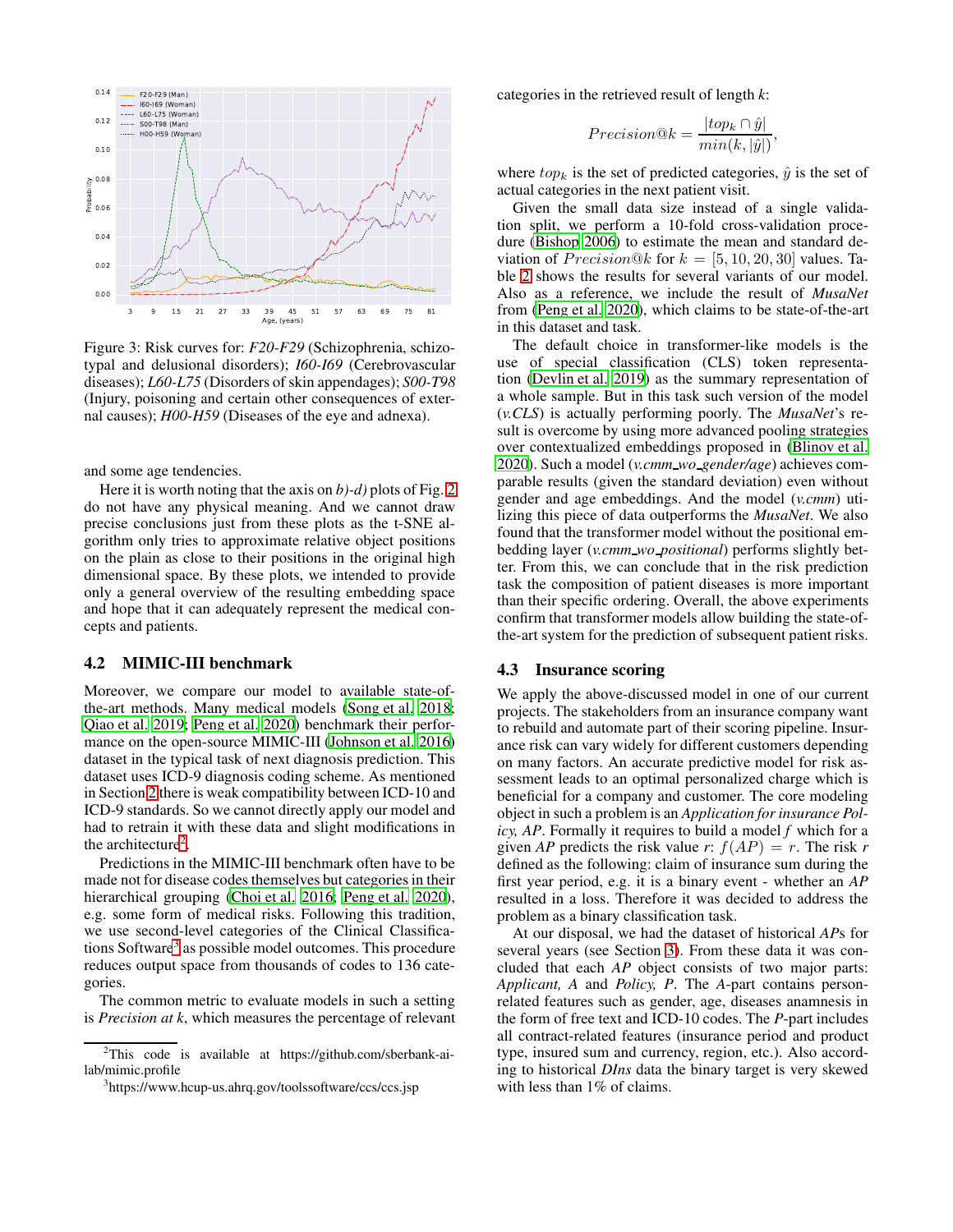<span id="page-5-1"></span>

| <b>System</b>              | Precision@k          |                  |                  |                  |  |  |  |  |
|----------------------------|----------------------|------------------|------------------|------------------|--|--|--|--|
|                            | $k=5$                | $k=10$           | $k=20$           | $k=30$           |  |  |  |  |
| MusaNet (Peng et al. 2020) | 65.07                | 60.69            | 71.04            | 82.27            |  |  |  |  |
| v.CLS                      | $61.92 \pm 1.11$     | $57.3 \pm 1.03$  | $67.77 \pm 0.79$ | $77.99 + 0.72$   |  |  |  |  |
| v.cmm wo gender/age        | $65.86 \pm 0.94$     | $60.98 \pm 0.6$  | $71.7 \pm 0.36$  | $81.3 \pm 0.6$   |  |  |  |  |
| v.cmm                      | $66.41 \pm 0.99$     | $61.62 \pm 0.87$ | $72.07 \pm 0.64$ | $81.83 \pm 0.45$ |  |  |  |  |
| v.cmm_wo_positional        | $66.77 \!\pm\! 0.84$ | $61.9 \pm 0.99$  | 72.58±0.83       | $82.17 + 0.45$   |  |  |  |  |

Table 2: Systems performances in next diagnoses prediction task, (%).

Table 3: Validation ROC AUC metrics of the scoring model, (%).

<span id="page-5-2"></span>

| <b>Scheme</b> | Month                         |                                      |                        |                                    |      |                                                                        |                |                                |                  |                       |                        |                |                |
|---------------|-------------------------------|--------------------------------------|------------------------|------------------------------------|------|------------------------------------------------------------------------|----------------|--------------------------------|------------------|-----------------------|------------------------|----------------|----------------|
|               |                               | ∼                                    | ັ                      | ↵                                  | ັ    |                                                                        |                |                                |                  | ΙU                    | . .                    | $\overline{ }$ | <b>Average</b> |
| Base          | - 1<br>1.V                    | $\overline{\phantom{a}}$<br>$\sim$ . | $^{\circ}$ Q<br>⇁<br>. | 70.4                               | 67.1 | $-1$<br>.                                                              | 70.4           | $\overline{\phantom{a}}$<br>ر… | .                | 69.5                  | $-1$<br>1.0            | 69.4           | 70.83          |
| Replacement   | $\overline{\phantom{0}}$<br>້ | 74.1                                 | 73.6                   | $\overline{\phantom{a}}$<br>$\sim$ | 69.1 | 70 <sub>0</sub><br>$\overline{\phantom{m}}\cdot\overline{\phantom{m}}$ | 71<br>∩<br>1.0 | 74                             | 70<br>$\sim$ . O | $\overline{ }$<br>1.0 | 72 <sup>1</sup><br>D.C | $-11$<br>1.0   | 72.65          |

Given *AP* features separation we can use patient embeddings to fully represent the whole *A*-part in a unified fashion. Accounting on the properties of our embedding space we can naturally process applicants with rare or even unseen disease anamnesis. For instance, there are many applicants with the *I25* disease and mostly they are in the high-risk group. Suppose in a new *AP* we encountered with the *I21* diagnosis code unseen in *DIns* data. But both *I25* and *I21* relate to heart disease and their vectors are close together in the embedding space (as we learned from medical data) so we can more precisely assess the risk in this case.

It is worth noting that due to the early stage of this project development substantial part of diagnosis-related features is still in the process of consolidation. In the case of an empty anamnesis feature field, we use just averaged (by gender and age) patient representations. Also, the important requirement to the model was the stability of predictions in time and interpretability. For these reasons, we choose a Ridge model as above mentioned *f* function. This model is compared under two schemes: *Base* and *Replacement*. In the *Base* scheme only insurance data were used. *A*-part features were one hot encoded before concatenation to *P*-features. In the *Replacement* scheme the *A*-part features group was replaced by 256-dimensional patient embeddings. The model's performance was measured by the ROC AUC metric (Manning, Raghavan, and Schütze 2008). Table [3](#page-5-2) shows the average and by-month metric values under both schemes for the validation year. It can be seen that both models are stable by months. The *Replacement* scheme yields solid metric improvements ranging from 0.5% to 3.4% and 1.82% in the year average. This allows us to conclude that using patient embeddings helps in the given task. We hope to further improve the metric as the full insurance features become available.

Model deployment. To integrate the developed model in the current scoring pipeline, we prototyped RESTful web service using Flask framework. The service receives an applicant data from insurance software, run the transformer neural network to get an applicant embedding, apply the final Ridge model  $f(AP)$  and return the result. As we plan to

assess this model performance through A/B testing the service also logs each query in the Postgres database for further analytical purposes.

When designing a service for a real-time use case scenario, the response time is a primary consideration. In the above-listed steps, the most time-consuming one is the transformer-model inference. It depends on the computation device specification, for instance with NVIDIA Tesla V100 GPU it takes on average 6.6 ms to process a single query. The CPU version is roughly ten times slower - 68.6 ms per request, but for the pilot period, even this performance is enough to manage our current workload. For smooth deployment, we packed the whole service into a docker image, separating it from the database. In such a way, the application allows horizontal scaling under increasing load by running more processing containers that share a single database located in another container.

Another concern to address is the stability monitoring of the hosted model. For this, we selected Population Stability Index (PSI) [\(Siddiqi 2012\)](#page-6-23), which measures the difference between model score distributions on development and production sets. Weekly basis tracking of the PSI allows quickly detect an unexpected model behavior to reduce financial and time loss.

# 5 Conclusions

<span id="page-5-0"></span>We presented the way of working with medical data on the level of holistic patient histories through embedding space built with the neural network with transformer architecture. Model analysis revealed that it automatically learns several plausible medical patterns and adequately preserves relation between concepts. Potentially, the model has several practical applications, for example, it can be used as an EHR indexing tool for retrieval purposes, analysis, and discovery of patients with chronic diseases, etc.

Our experiments on the MIMIC-III data showed that the inclusion of gender and age-specific information without positional embeddings allows us to achieve the new state-ofthe-art result in the next diagnosis prediction task. We release the code of that experiment, hoping it'll be useful for other EHR-related researches. Next, we'll plan to extend the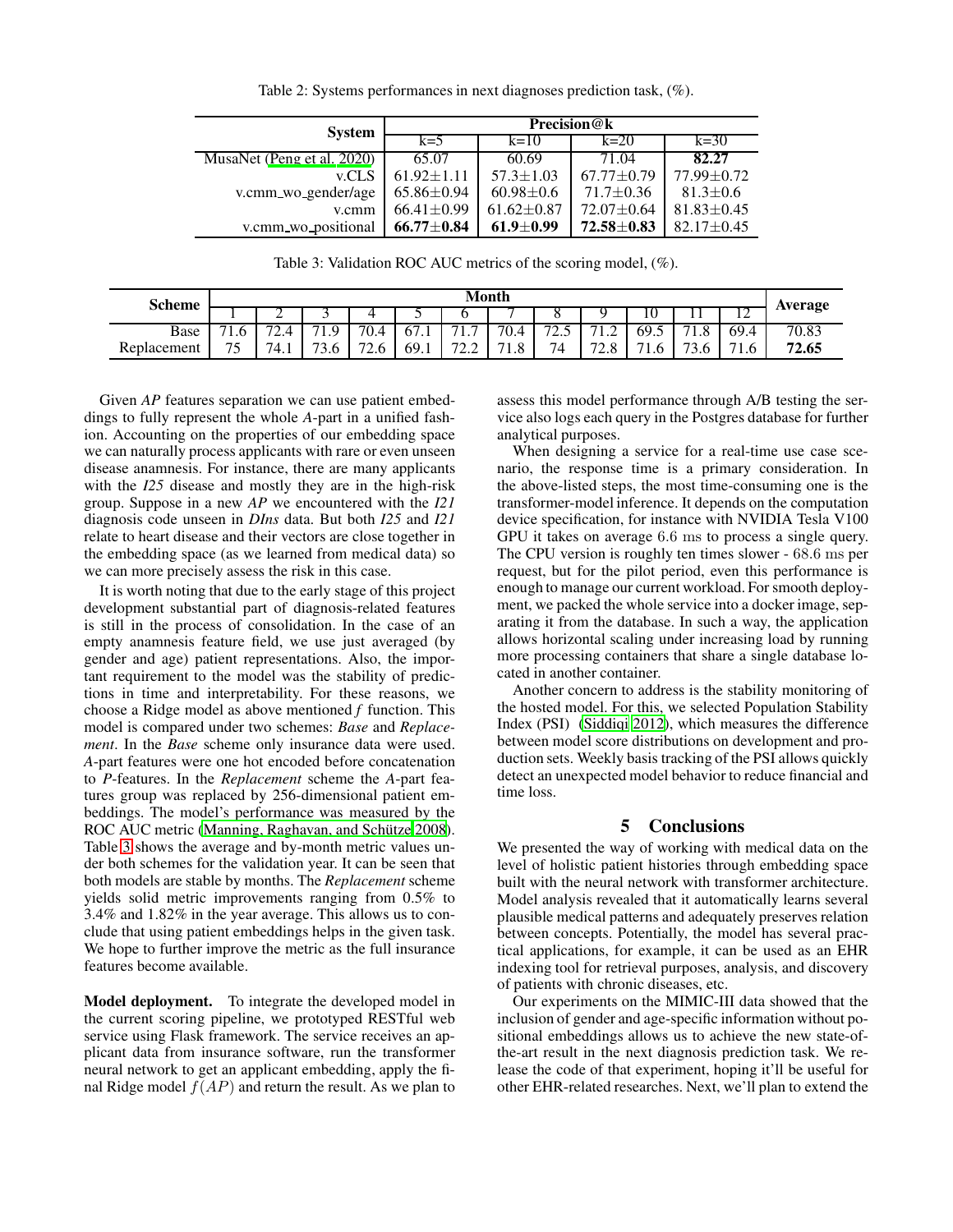described representation approach by trying to incorporate more medical concepts in the model.

Finally, we showed how patient representation could be extracted from the embedding space and successfully applied to the task from the related insurance domain. On the validation data, we obtained the stable ROC AUC metric improvement of 1.82%. To finally verify benefits of this model we plan to pilot it in the production environment. At our point of view the deployment of such model has couple of major challenges for both of which we propose reasonable solutions.

### Acknowledgements

We are grateful to Alexander Nesterov for his assistance with MIMIC-III data access.

### References

<span id="page-6-3"></span>Bai, T.; Egleston, B. L.; Bleicher, R.; and Vucetic, S. 2019. Medical Concept Representation Learning from Multi-source Data. In *IJCAI*, 4897–4903.

<span id="page-6-21"></span>Bishop, C. M. 2006. *Pattern recognition and machine learning*. springer.

<span id="page-6-22"></span>Blinov, P.; Avetisian, M.; Kokh, V.; Umerenkov, D.; and Tuzhilin, A. 2020. Predicting Clinical Diagnosis from Patients Electronic Health Records Using BERT-based Neural Networks. In *International Conference on Artificial Intelligence in Medicine*, 111–121. Springer.

<span id="page-6-1"></span>Cai, H.; Zheng, V. W.; and Chang, K. C.-C. 2018. A comprehensive survey of graph embedding: Problems, techniques, and applications. *IEEE Transactions on Knowledge and Data Engineering*, 30(9): 1616–1637.

<span id="page-6-5"></span>Choi, E.; Bahadori, M. T.; Schuetz, A.; Stewart, W. F.; and Sun, J. 2016. Doctor ai: Predicting clinical events via recurrent neural networks. In *Machine learning for healthcare conference*, 301–318. PMLR.

<span id="page-6-2"></span>Choi, Y.; Chiu, C. Y.; and Sontag, D. A. 2016. Learning Low-Dimensional Representations of Medical Concepts. In *Summit on Clinical Research Informatics, CRI 2016, San Francisco, CA, USA, March 21-24, 2016*. AMIA.

<span id="page-6-13"></span>Devlin, J.; Chang, M.-W.; Lee, K.; and Toutanova, K. 2019. BERT: Pre-training of Deep Bidirectional Transformers for Language Understanding. [arXiv:1810.04805.](http://arxiv.org/abs/1810.04805)

<span id="page-6-14"></span>Johnson, A. E.; Pollard, T. J.; Shen, L.; Li-Wei, H. L.; Feng, M.; Ghassemi, M.; Moody, B.; Szolovits, P.; Celi, L. A.; and Mark, R. G. 2016. MIMIC-III, a freely accessible critical care database. *Scientific data*, 3(1): 1–9.

<span id="page-6-11"></span>Li, Y.; Rao, S.; Solares, J. R. A.; Hassaine, A.; Ramakrishnan, R.; Canoy, D.; Zhu, Y.; Rahimi, K.; and Salimi-Khorshidi, G. 2020. BeHRt: transformer for electronic Health Records. *Scientific Reports*, 10(1): 1–12.

<span id="page-6-7"></span>Ma, F.; Chitta, R.; Zhou, J.; You, Q.; Sun, T.; and Gao, J. 2017. Dipole: Diagnosis prediction in healthcare via attention-based bidirectional recurrent neural networks. In *Proceedings of the 23rd ACM SIGKDD international conference on knowledge discovery and data mining*, 1903– 1911.

<span id="page-6-18"></span>Maaten, L. v. d.; and Hinton, G. 2008. Visualizing data using t-SNE. *Journal of machine learning research*, 9(Nov): 2579–2605.

<span id="page-6-17"></span>Manning, C. D.; Raghavan, P.; and Schütze, H. 2008. *Introduction to Information Retrieval*. USA: Cambridge University Press. ISBN 0521865719.

<span id="page-6-4"></span>Mikolov, T.; Chen, K.; Corrado, G.; and Dean, J. 2013. Efficient estimation of word representations in vector space. *arXiv preprint [arXiv:1301.3781](http://arxiv.org/abs/1301.3781)*.

<span id="page-6-9"></span>Moons, E.; Khanna, A.; Akkasi, A.; and Moens, M.-F. 2020. A comparison of deep learning methods for ICD coding of clinical records. *Applied Sciences*, 10(15): 5262.

<span id="page-6-15"></span>Paszke, A.; Gross, S.; Massa, F.; Lerer, A.; Bradbury, J.; Chanan, G.; Killeen, T.; Lin, Z.; Gimelshein, N.; Antiga, L.; Desmaison, A.; Köpf, A.; Yang, E.; DeVito, Z.; Raison, M.; Tejani, A.; Chilamkurthy, S.; Steiner, B.; Fang, L.; Bai, J.; and Chintala, S. 2019. PyTorch: An Imperative Style, High-Performance Deep Learning Library. [arXiv:1912.01703.](http://arxiv.org/abs/1912.01703)

<span id="page-6-12"></span>Peng, X.; Long, G.; Shen, T.; Wang, S.; and Jiang, J. 2020. Self-attention Enhanced Patient Journey Understanding in Healthcare System. In Hutter, F.; Kersting, K.; Lijffijt, J.; and Valera, I., eds., *Machine Learning and Knowledge Discovery in Databases - European Conference, ECML PKDD 2020, Ghent, Belgium, September 14-18, 2020, Proceedings, Part III*, volume 12459 of *Lecture Notes in Computer Science*, 719–735. Springer.

<span id="page-6-6"></span>Pham, T.; Tran, T.; Phung, D.; and Venkatesh, S. 2016. Deepcare: A deep dynamic memory model for predictive medicine. In *Pacific-Asia conference on knowledge discovery and data mining*, 30–41. Springer.

<span id="page-6-20"></span>Qiao, Z.; Wu, X.; Ge, S.; and Fan, W. 2019. MNN: multimodal attentional neural networks for diagnosis prediction. *Extraction*, 1: A1.

<span id="page-6-23"></span>Siddiqi, N. 2012. *Credit risk scorecards: developing and implementing intelligent credit scoring*, volume 3. John Wiley & Sons.

<span id="page-6-10"></span>Silvestri, S.; Gargiulo, F.; Ciampi, M.; and De Pietro, G. 2020. Exploit Multilingual Language Model at Scale for ICD-10 Clinical Text Classification. In *2020 IEEE Symposium on Computers and Communications (ISCC)*, 1–7.

<span id="page-6-19"></span>Song, H.; Rajan, D.; Thiagarajan, J.; and Spanias, A. 2018. Attend and diagnose: Clinical time series analysis using attention models. In *Proceedings of the AAAI Conference on Artificial Intelligence*, volume 32.

<span id="page-6-8"></span>Vaswani, A.; Shazeer, N.; Parmar, N.; Uszkoreit, J.; Jones, L.; Gomez, A. N.; Kaiser, Ł.; and Polosukhin, I. 2017. Attention is all you need. In *Advances in neural information processing systems*, 5998–6008.

<span id="page-6-16"></span>Wolf, T.; Debut, L.; Sanh, V.; Chaumond, J.; Delangue, C.; Moi, A.; Cistac, P.; Rault, T.; Louf, R.; Funtowicz, M.; Davison, J.; Shleifer, S.; von Platen, P.; Ma, C.; Jernite, Y.; Plu, J.; Xu, C.; Scao, T. L.; Gugger, S.; Drame, M.; Lhoest, Q.; and Rush, A. M. 2019. HuggingFace's Transformers: Stateof-the-art Natural Language Processing. [arXiv:1910.03771.](http://arxiv.org/abs/1910.03771)

<span id="page-6-0"></span>World Health Organization. 2015. *International statistical classification of diseases and related health problems*.